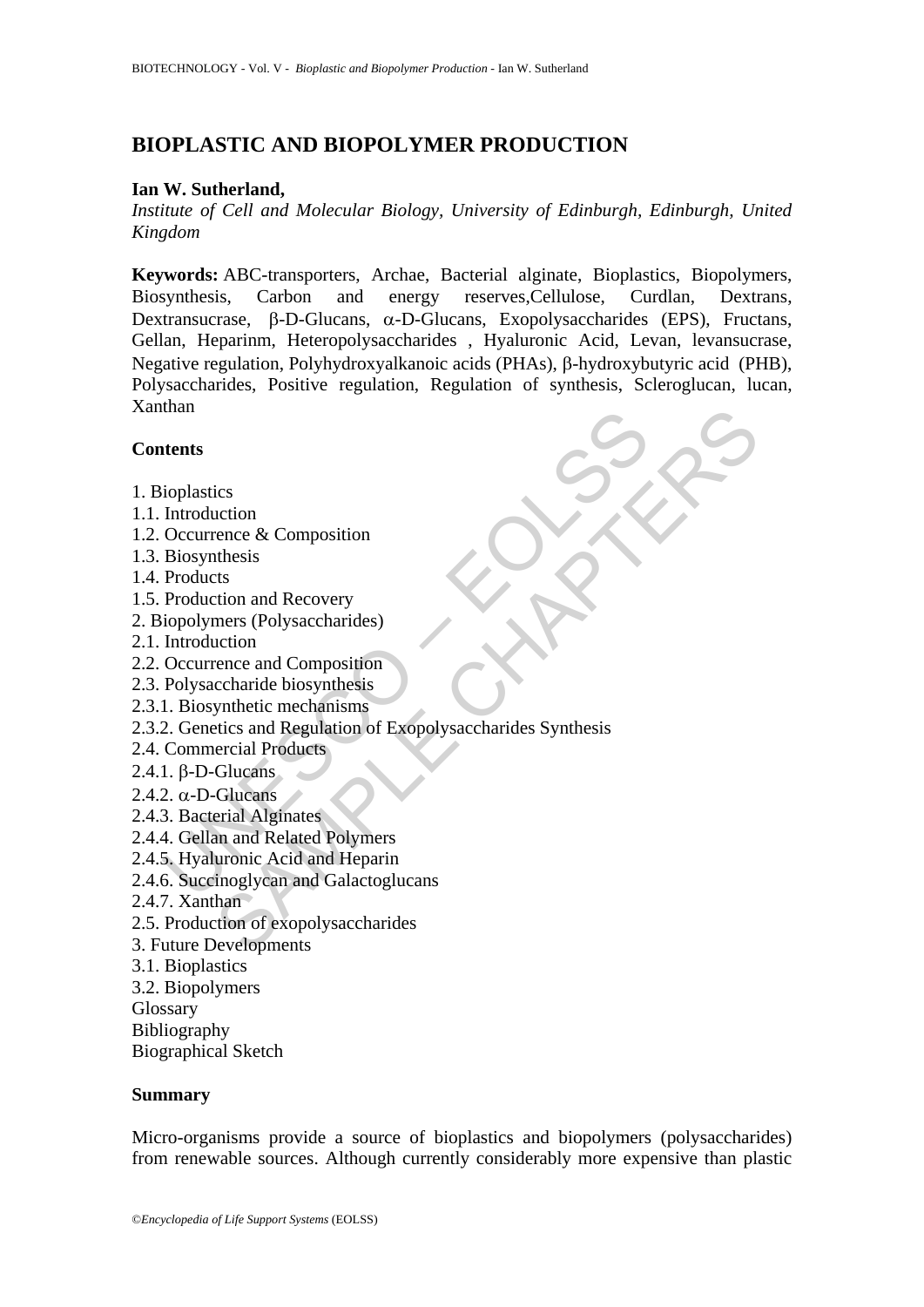derived from petrochemicals, bacteria have proved capable of yielding bioplastics with comparable properties. They have the additional advantage of being biodegradable. The processes, which have been developed for their production, have been optimised and a range of products obtained. Research is currently determining the possibility of transferring the genes for synthesis of these bioplastics to plants in order to test the commercial viability of such sources. Considerable effort is also being applied to the discovery of new bacterial sources of polymers with different properties.

A very wide range of microbial polysaccharides has been studied and structure/function relationships for a number of these macromolecules have been determined. Several biopolymers have gained acceptability in a wide range of applications in manufactured food technology, in other industrial applications and as useful adjuncts in oil exploration and production. Some of the biopolymers possess unique properties and are of high value. These products are generally competing against a range of established plant and algal gums, including starch. However, they are also prepared from renewable resources and are biodegradable.

### **1. Bioplastics**

### **1.1. Introduction**

is a transfer of examples are generally competing against a range of est<br>al gums, including starch. However, they are also prepared from reare biodegradable.<br> **Introduction**<br>
an grown under conditions where growth becomes Something that the method of the term of the term of the term of the term of the products are generally competing against a range of established plant<br>
including starch. However, they are also prepared from renewable reso When grown under conditions where growth becomes limited through exhaustion of a key nutrient such as nitrogen or phosphorus and carbon substrate remains available, many prokaryotes can synthesise intracellular storage compounds. These act as carbon and energy reserves which can be utilised when balanced growth is resumed. One such is glycogen, while another type was initially identified as poly-β-hydroxybutyric acid (PHB). These storage compounds can represent over 50 per cent of cell dry weight under some growth conditions and are normally recognised through use of iodine and sudanophilic dyes respectively.

# **1.2. Occurrence & Composition**

The occurrence of polyhydroxyalkanoic acids as storage polymers in prokaryotic cells is now known to be very widespread indeed. They are water-insoluble compounds with the general structure shown in Figure 1. Many bacteria produce an intracellular carbon and energy storage compound - poly-β-hydroxybutyric acid (PHB) - in relatively large quantities . While this property is absent from enteric species, it is widely found in Pseudomonads and related species including the plant symbiont *Rhizobium* and also in nitrogen-fixing *Azotobacter* spp. Accumulation is normally a response to unbalanced growth in the presence of excess carbon and energy source. Under appropriate conditions the polymer can amount to more than 50-80 per cent of cell dry weight. The storage product is found as granular inclusion bodies within the cytoplasm. However, many of these compounds represent in relatively small amounts or because of their short chain lengths or other properties are unsuitable as potential bioplastics. Among species synthesising PHB and PHV are some Archae including *Haloferax mediterranea*. These halophilic bacteria might present advantages for production as their culture requirements of salinity and relatively high temperature provide little opportunity for growth of contaminants. In species such as *Azotobacter vinelandii*, simultaneous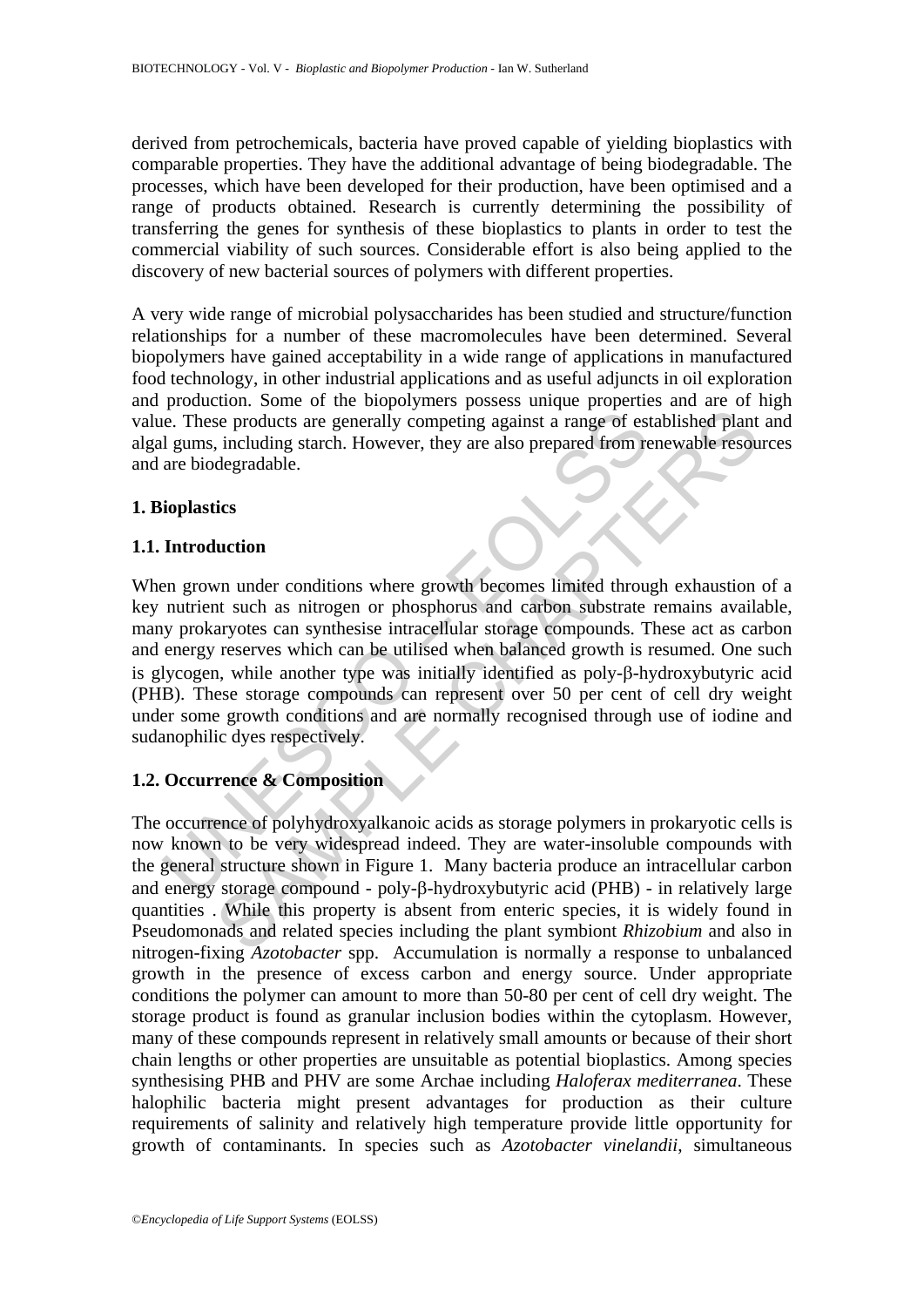production of large amounts of exopolysaccharide diverts substrate to alternative products and makes recovery of PHB difficult. Development of high-yielding mutant strains resulted in conversion rates of 65 per cent for PHB and eventual PHA yields of 71 per cent dry weight



Figure 1: The typical structure of a polyhydroxyalkanoate copolymer

#### **1.3. Biosynthesis**

Figure 2: The synthesis of PHB

Biosynthesis of PHB is much simpler than the formation of most polysaccharides, as only 3 enzymes are normally involved - β-thioketolase, acetoacetylCoA reductase and PHB synthase (Figure 2). The genes involved have been studied in *Ralstonia eutropha* (formerly designated *Alcaligenes eutrophus*) and *Pseudomonas oleovorans* as well as other species. Genetic control of the process is also relatively simple; the 3 genes involved are organised in an operon to form a sequence of 3 open reading frames and these can be transferred relatively easily to other bacterial species and to yield transgenic plant species. A slightly modified alternative pathway found in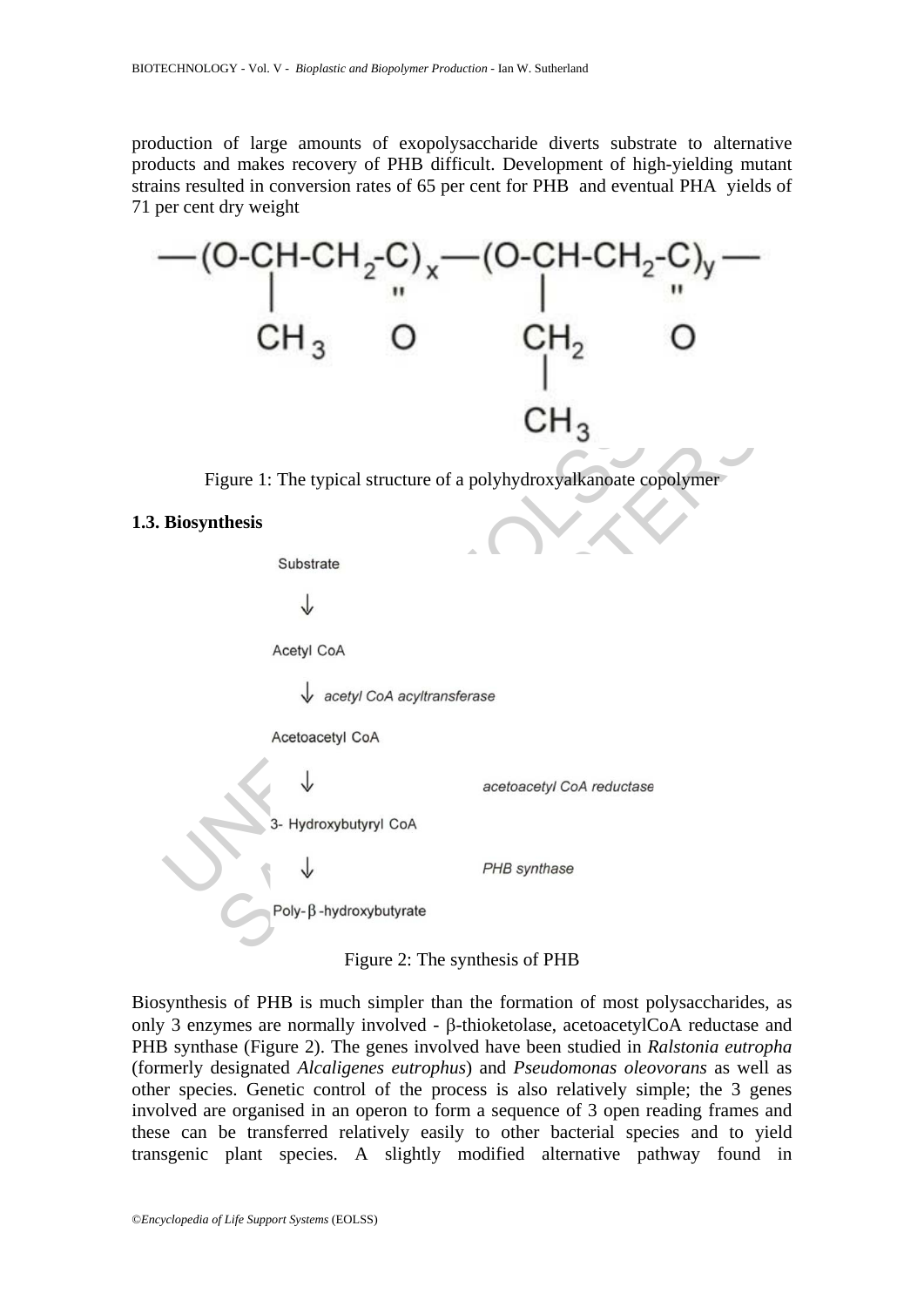*Rhodospirillum rubrum* was outlined by Steinbüchel and Füchtenbusch. The PHA synthase gene products from different bacteria have been grouped into 3 classes varying in their constitutive proteins and their substrate specificity.

Recent studies using recombinant strains of *E.coli* into which the PHA biosynthesis genes from *R. eutropha* had been inserted, yielded PHB with mass of 3-11 x 10<sup>6</sup> daltons. The mechanical properties of films from this product were improved by stretching over 400 per cent. The enzymes for PHB synthesis are normally constitutive and regulation of synthesis appears to occur at the enzyme level.

## **1.4. Products**

istry, are biodegradable. They have the further advantage that the nenewable resources. They are normally highly crystalline, on esss piezoelecetric properties. ICI (Zeneca) put considerable efforoioplastics and soon foun increaring the model product in the solution and Recovery<br>considerable. They have the further advantage that they can be producable resources. They are normally highly crystalline, optically active<br>coelecteric properties. Bioplastics are thermoplastic compounds which, unlike products of the petrochemical industry, are biodegradable. They have the further advantage that they can be produced from renewable resources. They are normally highly crystalline, optically active and possess piezoelecetric properties. ICI (Zeneca) put considerable effort into development of bioplastics and soon found that PHB did not have all the properties they wanted. However they discovered that it was possible to synthesise linear co-polymers containing poly-β-hydroxybutyric acid and hydroxyvaleric acid. Such random copolymers were formed by *R. eutropha* with glucose and propionic acid as substrates. Typically polymers consisted of 12-20 per cent hydroxyvalerate and approximately 300000 Da. The melting point of the co-polymers decreases with increasing hydroxyvaleric acid content. The melting point of PHB is close to  $175^{\circ}$ C whereas those of PHAs are lower. Unlike PHB which is brittle, the copolymers are elastic. PHA are thermoplastic polymers and they become highly viscous at temperatures above their melting point, thus rendering them mouldable. The melting point  $(T_m)$ , crystallinity and glass transition temperature  $(T<sub>g</sub>)$  depend on the composition of the product. The commercialised product 'Biopol' has been used to form biodegradable plastic bottles, together with golf tees, disposable razors and other products. However the high cost of the product in relation to chemically synthesised plastics has led to closure of production. Alternative applications which have been proposed, are as waterimpermeable coatings for biodegradable packaging, as temporary plates and pegs in repair of bone injuries etc. , but it is unclear whether a market exists under the current economic climate.

## **1.5. Production and Recovery**

Wild-type strains of *R. eutropha* utilise fructose but not glucose. However, glucoseutilising strains have been developed for use in the commercial production of 'Biopol'. PHA-producing bacteria can be grown on a large scale to high cell densities in stirred tank fermenters using glucose, sucrose or molasses as carbon source. Fed-batch systems have been preferred to continuous processes and yields of 70-80 per cent PHA have been reported for *R. eutropha* grown in a mineral salts medium on glucose supplemented with propionate as the sole carbon sources. Cell densities were of the order of 100g. dry weight litre<sup>-1</sup>. Following cell harvesting by centrifugation or by flocculation, the PHA can be recovered by the use of surfactants and hypochlorite to lyse the cells and release the intracellular product. Although hypochlorite provided a suitable laboratory procedure it can lead to some degradation of the product. Flotation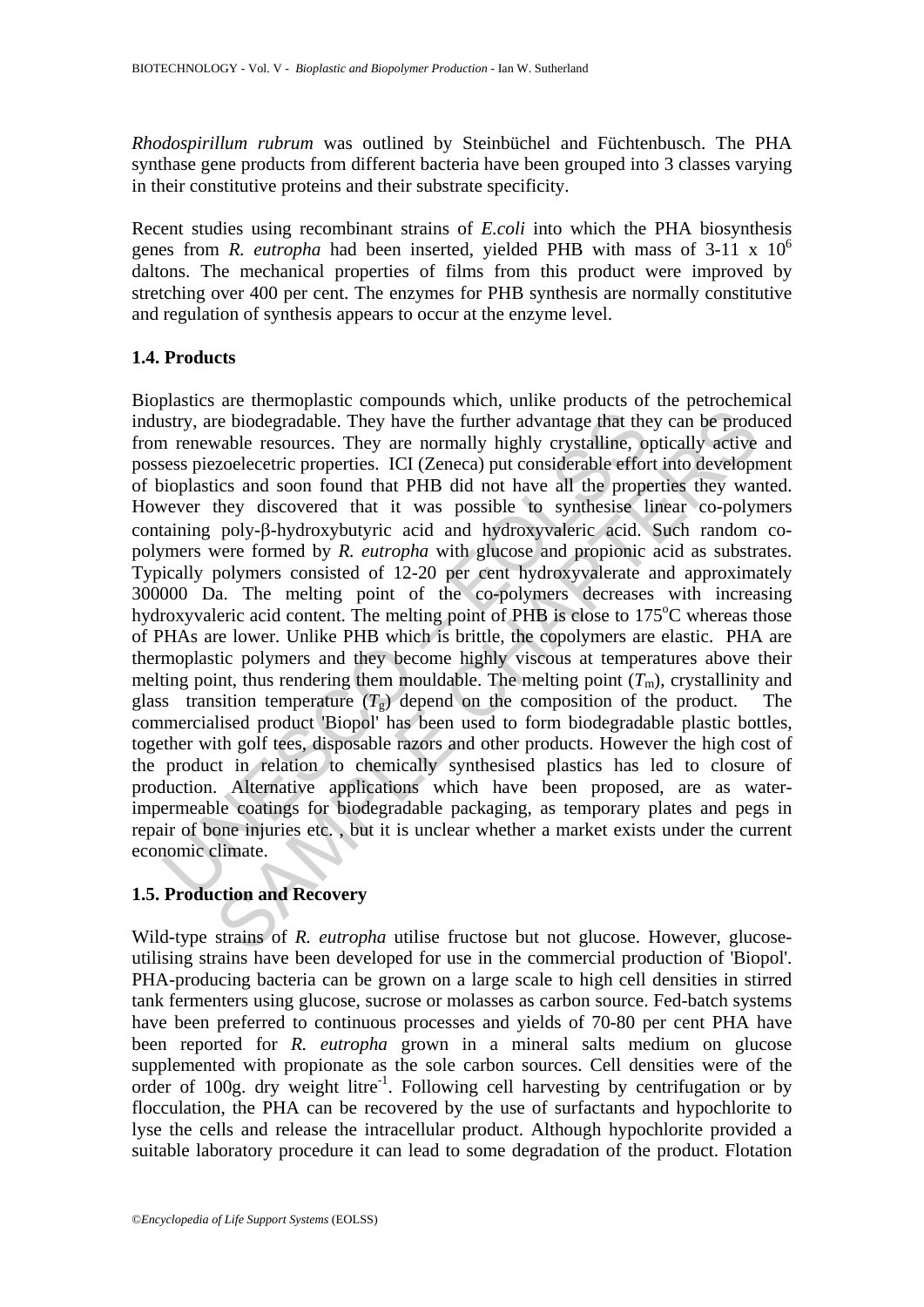processes have also been used to separate the PHA from soluble intracellular products. Alternatively, solvent extraction has been proposed. This can only be effectively achieved if the cell mass has first been dried by spray drying or by lyophilisation, thus adding to the cost of the process. Large amounts of solvent are needed as concentrated solutions of PHA are highly viscous. Chloroform or methylene chloride can dissolve most PHA products but pretreatment of the cells may be required to achieve maximum extraction efficiency. The actual yield and composition of the product depend on the substrate regime chosen. Choi and Lee observed initial low polymer content of cells due to the high residual content of propionic acid in the medium. By altering the feed strategy, use of acetic acid induction and oleic acid addition, P(3HB-co-3HV)-polymer yields of 78 per cent wt. and productivity of 2.88 g  $l^{-1}$  h<sup>-1</sup> were obtained.

### **2. Biopolymers (Polysaccharides)**

#### **2.1. Introduction**

Introduction<br>
arge number of micro-organisms produce exopolysaccharides,<br>
yy of these polymers have now been accurately determined<br>
ctures have also been correlated with the physical functions c<br>
eria of medical significan **Example 18**<br> **Example Control Control Control Control Control Control Control Control Control Control Control Control Control Control Control Control Control Control Control Control Control Control Control Control Contro** A large number of micro-organisms produce exopolysaccharides. The structures of many of these polymers have now been accurately determined. Some chemical structures have also been correlated with the physical functions of EPS. In several bacteria of medical significance, including *Streptococcus pneumoniae, Escherichia coli*  and Klebsiella *aerogenes*, systematic studies on a large number of different serotypes have also determined the relationship between serological specificity and chemical structure. Other bacterial groups have been studied because of either their pathogenicity or their symbiotic interactions with plants and the roles which polysaccharides play in such processes.

Although large numbers of microbial polysaccharides are potentially available, relatively few have been commercially developed. There are many reasons for this: the microbial source may be pathogenic; production costs may be very high; product quality may be difficult to maintain and to guarantee; the product may not achieve regulatory acceptability or (very commonly) there is no market niche. Despite such problems, several EPS are now recognised products of biotechnology. Several more may be developed in the next few years, especially as we look to renewable resources for alternatives to several chemical products.

| <b>Substituent Occurrence</b>                                  | Linkage | <b>Charge</b><br>conferrred |
|----------------------------------------------------------------|---------|-----------------------------|
| Organic Acids                                                  |         |                             |
| Acetate<br>Very common - e.g. Klebsiella<br>spp.; colanic acid | Ester   | None                        |
| Glycerate Sphingomonas<br>elodea                               | Ester   | Negative                    |
| Hydroxybutanoate Rhizobium<br>trifolii; R. leguminosarum, etc. | Ester   | None                        |
| Propionate Rare - some                                         | Ester   | None                        |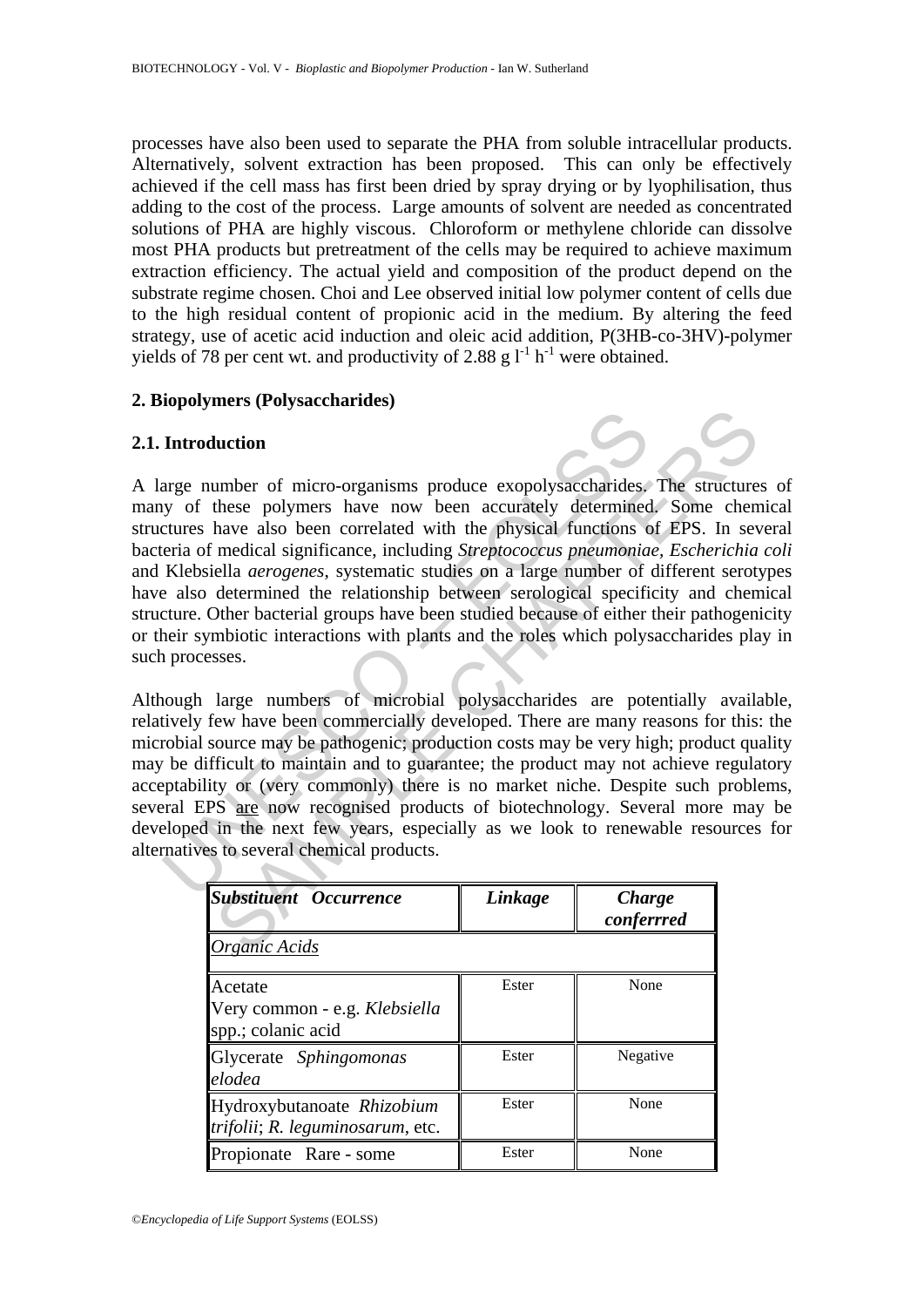| Escherichia coli                                             |            |          |
|--------------------------------------------------------------|------------|----------|
| Pyruvate Very common - e.g.<br>Klebsiella spp.; colanic acid | Ketal      | Negative |
| Succinate Rhizobium spp.;<br>Agrobacterium spp.              | Half ester | Negative |
| Inorganic acids                                              |            |          |
| Phosphate Common in some<br>genera, Gram positive spp.       |            | Negative |
| Sulphate Cyanobacteria;<br>Haloferax mediterranea            |            | Negative |

Table 1: Non-Carbohydrate Substituents of Exopolysaccharides

Table 1: Non-Carbohydrate Substituents of Exopolysacch<br>robial homopolysaccharides are mainly neutral glucans, although<br>also have potential uses. The majority of heteropolysaccharid<br>to the presence of uronic acids; alternat Table 1: Non-Carbohydrate Substituents of Exopolysaecharides<br>homopolysaecharides are mainly neutral glucans, although levans (fruct<br>ave potential uses. The majority of heteropolysaecharides are polyani<br>presence of uronic a Microbial homopolysaccharides are mainly neutral glucans, although levans (fructans) may also have potential uses. The majority of heteropolysaccharides are polyanionic due to the presence of uronic acids; alternatively, or additionally, charge can be conferred by the presence of organic or inorganic substituents. These include pyruvate ketals or succinyl half-esters, phosphate and (relatively rarely) sulphate groups. Further intriguing properties may be conferred by the presence of *O*-acetyl groups which are of widespread occurrence. Almost all microbial heteropolysaccharides are composed of regular repeating units varying in size from disaccharides to octasaccharides. These frequently contain one mole of a uronic acid. D-glucuronic acid is most common but some heteropolysaccharides contain D-galacturonic acid. D-Mannuronic acid is found in bacterial alginates and a few other polysaccharides, as is L-guluronic acid. Rare aminouronic acids are also found. Very occasionally, two uronic acids are present in a repeat unit. The proposed uniformity of the repeat units is mainly based on chemical studies and some irregularities may *possibly* be found, especially in polymers composed of larger and more complex repeat units. Short side-chains, varying from one to four sugars in length may be present. Bacterial alginates, linear molecules composed only of uronic acids, lack any regular repeat unit. They are heteropolysaccharides composed of D-mannuronic and L-guluronic acids in an irregular linear structure.

Various acyl groups and other substituents may be found in exopolysaccharides in addition to a wide range of monosaccharides (Table 1). The most common substituents, ester-linked *O*-acetyl groups, do not confer any charge on the macromolecule but may greatly affect the physical characteristics of aqueous solutions. Pyruvate ketals are also common and they confer a negative charge due to the free carboxylic acid group. Acetyl and pyruvate groups are more common in heteropolysaccharide structures than homopolysaccharides. Succinyl half esters are found in polymers from *Rhizobium* species. Indeed, the succinoglycan EPS from *Rhizobium* and related spp. usually contain all three acyl groups. Two types of inorganic substituents may be present. Phosphate groups are relatively common in polysaccharides from Gram positive bacteria though rare in Gram negative products; sulphate groups have been found in EPS of Cyanobacteria and of halophiles including *Haloferax mediterranea*.

In electron micrographs, some EPS appear to form network-like structures; in others,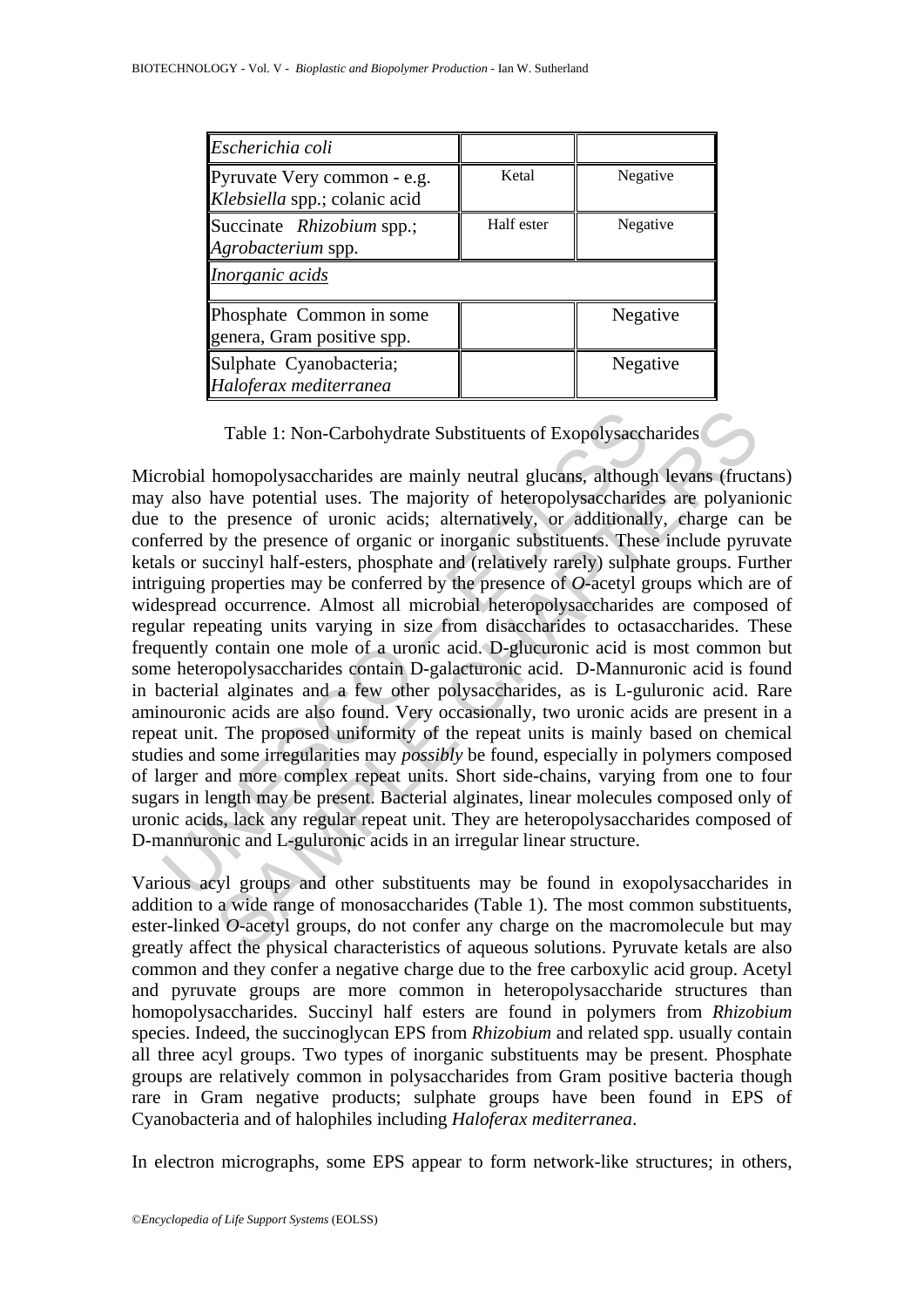macromolecular strands have been demonstrated. The EPS are usually highly hydrated. EPS apparently serve to protect the bacterial cells against desiccation, phage and other agents. *Cellulomonas flavigena* provides a rare example in which the EPS (curdlan) has been shown to function as a carbon and energy reserve.

### **2.2. Occurrence and Composition**

Three types of microbial homopolysaccharide structure have been characterised:

- 1. linear neutral polymers composed of a single linkage type (the "mixed linkage" type of glucan found in cereal plants such as oats and barley have not been detected in micro-organisms);
- 2. other homopolysaccharides are exemplified by the fungal polymer **scleroglucan.**  These are linear polysaccharides with regular, short side-chains composed on one or two residues of the same monosaccharide as the main chain. Scleroglucan possesses tetrasaccharide repeating units due to the  $1,6-\alpha$ -D-glucosyl side-chains present on every third main chain residue.
- These are linear polysaccharides with regular, short side-chains ctwo residues of the same monosaccharide as the main chain. Sclending destrussaccharide repeating units due to the 1,6- $\alpha$ -D-glucosyl side<br>every third main The mean polysaccharides with regular, short side-chains composed on on<br>didues of the same monosaccharide as the main chain. Scleroglucan posse<br>charide repeating units due to the 1,6-α-D-glucosyl side-chains present<br>charid 3. The third type, including dextrans, are branched homopolysaccharides, as are levans (polyfructans). A few polyanionic homopolymers are also known. They include poly-D-glucuronic acid formed by a *Rhizobium* mutant, the 'Vi' antigen found in some species of Enterobacteriaceae and some bacterial sialic acids. Also in this category are the acetylated, poly-D-mannuronic acid polymers produced by some *Pseudomonas aeruginosa* mutants . -
	- TO ACCESS ALL THE **24 PAGES** OF THIS CHAPTER, Visit: http://www.eolss.net/Eolss-sampleAllChapter.aspx

#### **Bibliography**

- -

Betlach M.R., Capage M.A., Doherty D.H., Hassler R.A., Henderson N.M., Vanderslice R.W., Marelli J.D. & Ward M.B. (1987), Genetically engineered polymers: manipulation of xanthan biosynthesis. In *Industrial Polysaccharides*, 145-156, Elsevier, Amsterdam Ed. M. Yalpani. [This article describes the biosynthesis of xanthan]

Boulnois G.J. & Jann K. (1989), Bacterial polysaccharide capsule synthesis, export and evolution of structural diversity. *Mol. Microbiol.,* **3**, 1819-1823. [Biosynthesis and genetics of exopolysaccharides]

Boulnois G.J. (1989), Genetics of capsular production in bacteria. *Society for Experimental Biology Symposium* **63**, 417-422. [Genetics of exopolysaccharides]

Bozzi L., Milas M. & Rinaudo M. (1996) Solution and gel rheology of a new polysaccharide excreted by the bacterium *Alteromonas* sp, strain 1644. *Intern. J. Biol. Macromol.* **18**, 83-91. [This article shows the rheology of new biopolymers]

Choi J-i. & Lee S.Y. (1999) Poly(3-Hydroxybutyrate-co-3-Hydroxyvalerate) by Fed batch culture of recombinant *Escherichia coli*. *Appl. Env. Micro*. **65**, 4363-4368. [This article gives the production of bioplastics]

Conti E., Flaibani A., O'Regan M. & Sutherland I.W. (1994) Alginate from *Pseudomonas fluorescens*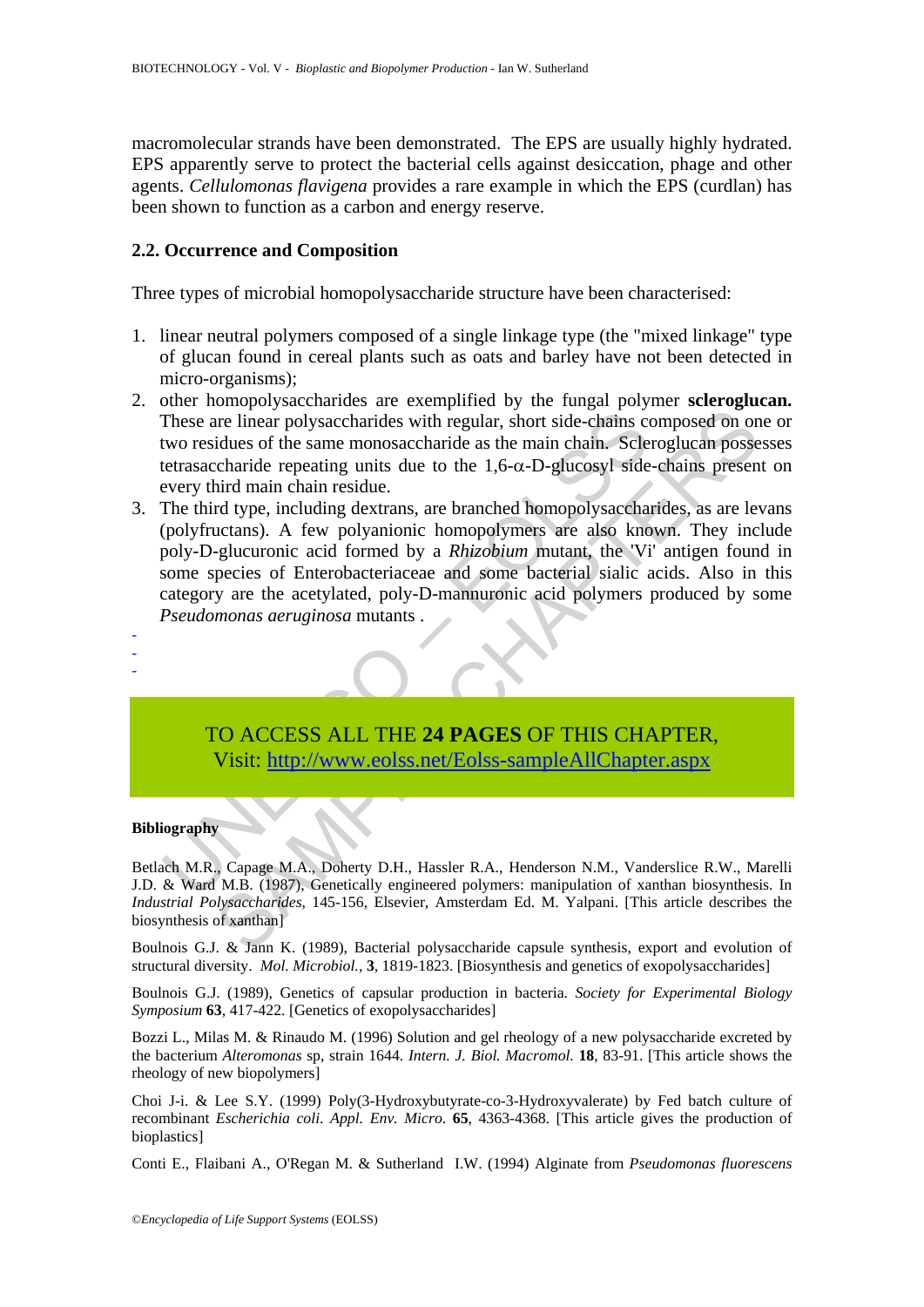*and Pseudomonas putida*: production and properties. *Microbiol.* **140**, 1128-1132. [This article presents the production and properties of bacterial alginates]

Dantas L., Heyraud A., Courtois B., Courtois J. & Milas M. (1994) Physicochemical properties of exogel exocellular β(1-4) glucuronan from *Rhizobium meliloti* strain. *Carbohydr. Polymers* **24**, 185-192. [It describes the properties of a novel biopolymer from a *Rhizobium* mutant]

de Belder A.N. (1990), Dextran, Uppsala: Pharmacia. [This article gives a comprehensive overview of properties and uses of dextran]

de Belder A.N. (1993), Dextran, in 'Industrial Gums', (Whistler,R.L., beMiller,J.N., Eds.) pp. 399-425, San Diego: Academic Press. [This article is a follow-up on the properties and use of dextran]

Edwards K.J., Jay A.J., Colquhoun I.J., Morris V.J., Gasson M.J., and Griffin A.M. (1999) Generation of a novel polysaccharide by inactivation of the *aceP* gene from the acetan biosynthetic pathway in *Acetobacter xylinum*. *Microbiol.* **145**, 1499-1506. [Describes the production of mutant polysaccharides from acetan]

Franklin M.J., Chitnis C.E., Gacesa P., Sonesson A., White D.C., and Ohman D.E. (1994) *Pseudomonas aeruginosa* algG is a polymer level alginate C5 mannuron epimerase. *J. Bacteriol.* **176**, 1821-1830. [A description of the modification of bacterial alginate by a polymer level epimerase]

Gacesa P (1998) Bacterial alginate biosynthesis - recent progress and future prospects. *Microbiol.* **144**, 1133-1143.[This article deals with the synthesis, properties and applicaitons of bacterial alginates]

Hänggi U.J. (1990) Pilot scale production of PHB with *Alcaligenes latus.* In 'Novel biodegradable Microbial Polymers', pp. 65-70, Dawes, E.A. ed. Kluwer, Dordrecht. [Describes the production of bioplastics]

Ielpi,L., Couso,R. & Dankert,M. (1981), Lipid-linked intermediates in the biosynthesis of xanthan gum. *FEBS Lett*., **130**, 253-256. [This article describes the biosynthesis of xanthan]

Ielpi,L., Couso,R.O. & Dankert,M. (1983), Xanthan gum biosynthesis acetylation occurs at the prenylphospho-sugar stage. *Biochem*. *Int*., **6**, 323-333. [This is a follow-up of the previous article on xanthan biosynthesis]

Ikejima T. & Inoue Y. (2000) Crystallization behaviour and environmental biodegradability of the blend films of poly(3-hydroxybutyric acid) with chitin and citosan. *Carbohydr. Polymers* **41**, 351-356. [This is a description of biodegradable copolymers made of bioplastics and chitin derivatives]

Jansson P-E., Kenne L. & Lindberg B. (1975), Structure of the extracellular polysaccharide from *Xanthomonas campestris. Carbohydr*. *Res*., **45**, 275-282. [A description of the structure of xanthan]

klin M.J., Chitnis C.E., Gacesa P., Sonesson A., White D.C., and Ohman D.E<br>ginosa algG is a polymer level alginate C5 mannuron epimerase. J. Bacterio<br>ription of the modification of bacterial alginate by a polymer level epi ., Chitnis C.E., Gacesa P., Sonesson A., White D.C., and Ohman D.E. (1994) *Pseudon*<br>IgG is a polymer level alginate C5 manuton epimerase. *J. Bacteriol.* **176.** 1821-1830<br>The modification of bacterial alginate by a polyme Kang K.S. & Cottrell I.W. (1979), Polysaccharides, Chapt.13, pp. 417-481. In: *Microbial Technology,* Vol. I, Eds. H.J.Peppler & Perlman D., Academic Press, New York. [This review deals with physical and other properties of biopolymers]

Kierulf C. & Sutherland I.W. (1988), Thermal stability of xanthan preparations. *Carbohydr. Polymers* **9**, 185-194.

Kusaka S., Iwata T. & Doi Y. (1999) Properties and biodegradability of ultra-high-molecular-weight poly[(r)-3-hydroxybutyrate] produced by a recombinant *Escherichia coli*. *Intern. J. Biol. Macromol.* **25**, 87-94.

Lee J.W., Yeomans W.G., Allen A.L., Deng F., Gross R.A. & Kaplan D.L. (1999) Biosynthesis of novel exopolymers by *Aureobasidium pullulans*. *Appl.Env. Microbiol.* **65**, 5265-5271. [This article describes new biopolymers from *Aureobasidium*]

Linton J.D. (1990) The relationship between metabolite production and the growth efficiency of the producing organism. *FEMS Microbiol.Rev.* **75**, 1-18. [Description of the metabolic efficiency of biopolymer production]

Nakajima S., Funahashi H., and Yoshida T. (1990) Xanthan gum production in a fermentor with twin impellers. *J. Ferment. Bioengin.* **70**, 392-397. [Fermenter design description for xanthan production]

Page W.J. (1992) Production of polyhydroxyalkanoates by *Azotobacter vinelandii* UWD in beet molasses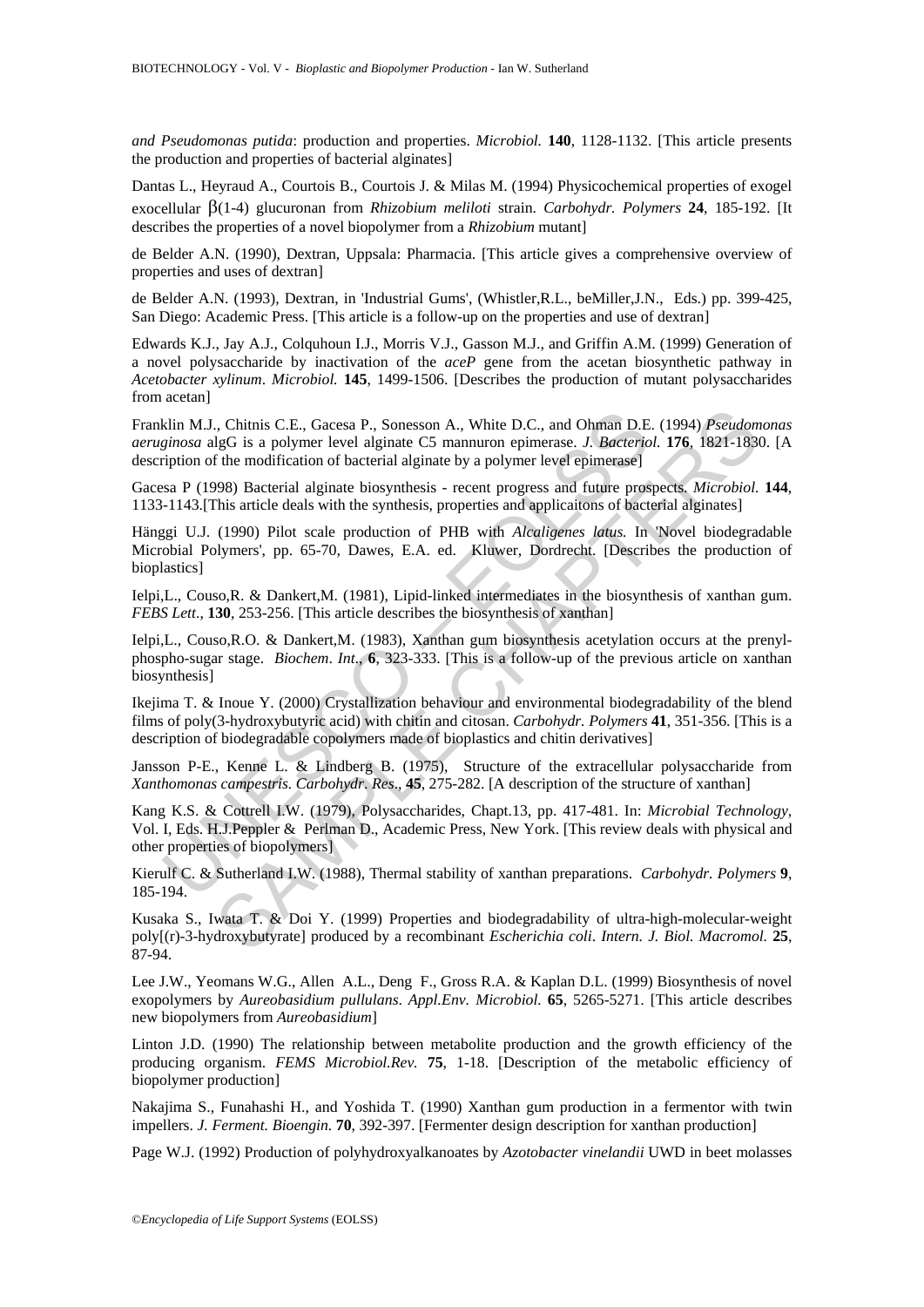culture. *FEMS Microbiol. Rev*. **103**, 149-158. The use of *Azotobacter* for bioplastic synthesis]

Page W.J. & Cornish A. (1993) Growth of *Azotobacter vinelandii* UWD in fish peptone medium and simplified extraction of poly-β-hydroxy butyrate. *Appl. Env. Microbiol*. **59**, 4236-4244. [This is a continuation of the previous article]

Parolis H., Parolis L.A.S., Boan I.F., Rodriguez-Valera F., Widmalm G., Manca M.C., Jansson P.-E., and Sutherland I.W. (1996) The structure of the exopolysaccharide produced by the halophilic Archaeon *Haloferax mediterranea* strain R4 (ATCC 33500). *Carbohydr. Res.* **295**, 147-156. [The use of Archae as a source for useful biopolymers]

Robyt J.F. (1995) Mechanisms in the glucansucrase synthesis of polysaccharides and oligosaccharides from sucrose. *Adv. Carbohydr. Chem. Biochem.* **51**, 133-168. [Synthesis of dextrans and levans]

Rodriguez-Valera F. (1991) General and applied aspects of Halophilic Micro-organisms. Plenum Press. [Archae as a source of useful biopolymers]

geaux 1., ratagar F., canson K.w. & Guezelmee Jo.G.<br>Jolysaccharide produced by *Alteromonas macleodii* subsp. fijiensis original<br>othermal vent. Carbohydr. Res. 312, 53-59. [This atticle describes novel bioportizal isolates 1., Tataga P., Carson K.W. & Guezemee J.U. (1998) Structural studes of<br>naride produced by Alteromonas macleodii subsp. fijlensis originating from a deel<br>vent. Carbohydr. Res. 312, 53-59. [This article describes novel biop Rougeaux H., Talaga P., Carlson R.W. & Guezennec J.G. (1998) Structural studies of an exopolysaccharide produced by *Alteromonas macleodii* subsp. fijiensis originating from a deep-sea hydrothermal vent. *Carbohydr. Res.* **312**, 53-59. [This article describes novel biopolymers from deep-sea bacterial isolates]

Steinbüchel A. (1991) Polyhydroxalkanoic acids. In Biomaterials, ed. Byrom,D.pp 123-213. Stockton Press, New York. A review on properties and production of bioplastics]

Steinbüchel A. (1996) 'PHB and other Polyhydroxyalkanoic acids', In *Biotechnology* (2nd. edn.) Rehm,H-J. & Reed,G., eds. Vol. **6**. Chap.13, pp. 403 - 604. [Properties and production of bioplastic review]

Steinbüchel A. & Füchtenbusch B. (1998) Bacterial and other biological systems for polyester production. *Trends in Biotech*. **16**, 419-427. [Properties and production of bioplastics]

Suh I-S., Herbst H., Schumpe A. & Deckwer W-D. (1990), The molecular weight of xanthan polysaccharide produced under oxygen limitation. *Biotechnol. Lett*., **12**, 201-206. [A description of the physical properties of xanthan]

Sutherland I.W.(1987), Xanthan lyases - novel enzymes found in various bacterial species. *J. gen. Microbiol*., **133**, 3129-3134. [Enzymes acting on xanthan]

Sutherland IW (1990) *Biotechnology of microbial exopolysaccharides* Cambridge University Press, Cambridge. [A detailed description of properties, production and applications of biopolymers]

Sutherland IW (1994) Structure function relationships in microbial exopolysaccharides. *Biotechnology Advances* **12**, 393-448. [Description of the relationship of biopolymer structures to functional properties]

Sutherland I.W. (1995) Polysaccharide lyases. *FEMS Microbiol. Rev.* **16**, 323 - 347. [Enzymes degrading biopolymers]

Sutherland I.W. (1999) Polysaccharases for microbial polysaccharides. *Carbohydr. Polymers* **38**, 319- 328. [This is a follow-up of enzymes degrading xanthan]

Svanem B.I.G., SkjåkBraek G., Ertesvag H. & Valla S. (1999) Cloning and expression of three new azotobacter vinelandii genes closely related to a previously described gene family encoding mannuronan C-5-epimerases. *J. Bacteriol.* **181**, 68-77. [Genes responsible for modifying bacterial alginates]

Tang J-L., Gough C.L. & Daniels M.J. (1990), Cloning of genes involved in negative regulation of production of extracellular enzymes and polysaccharide of *Xanthomonas campestris* pathovar *campestris. Mol. Gen. Genet*., **222**, 157-160. [Description of the genetics and regulation of xanthan synthesis]

Tang J-L., Liu Y-N., Barber C.E., Dow J.M., Wootton J.C. & Daniels M.J. (1991), Genetic and molecular analysis of a cluster of *rpf* genes involved in positive regulation of synthesis of extracellular enzymes and polysaccharide in *Xanthomonas campestris* pathovar *campestris*. *Mol. Gen. Genet*., **226**, 409-417. [Genetics and regulation of xanthan synthesis]

van den Berg D.J.C., Robijn G.W., Janssen A.C., Giuseppin M.L.F., Vreeker R., Kamerling J.P., Vliegenhart J.F.G., Ledeboer A.T., and Verrips C.T. (1995) Production of a novel extracellular